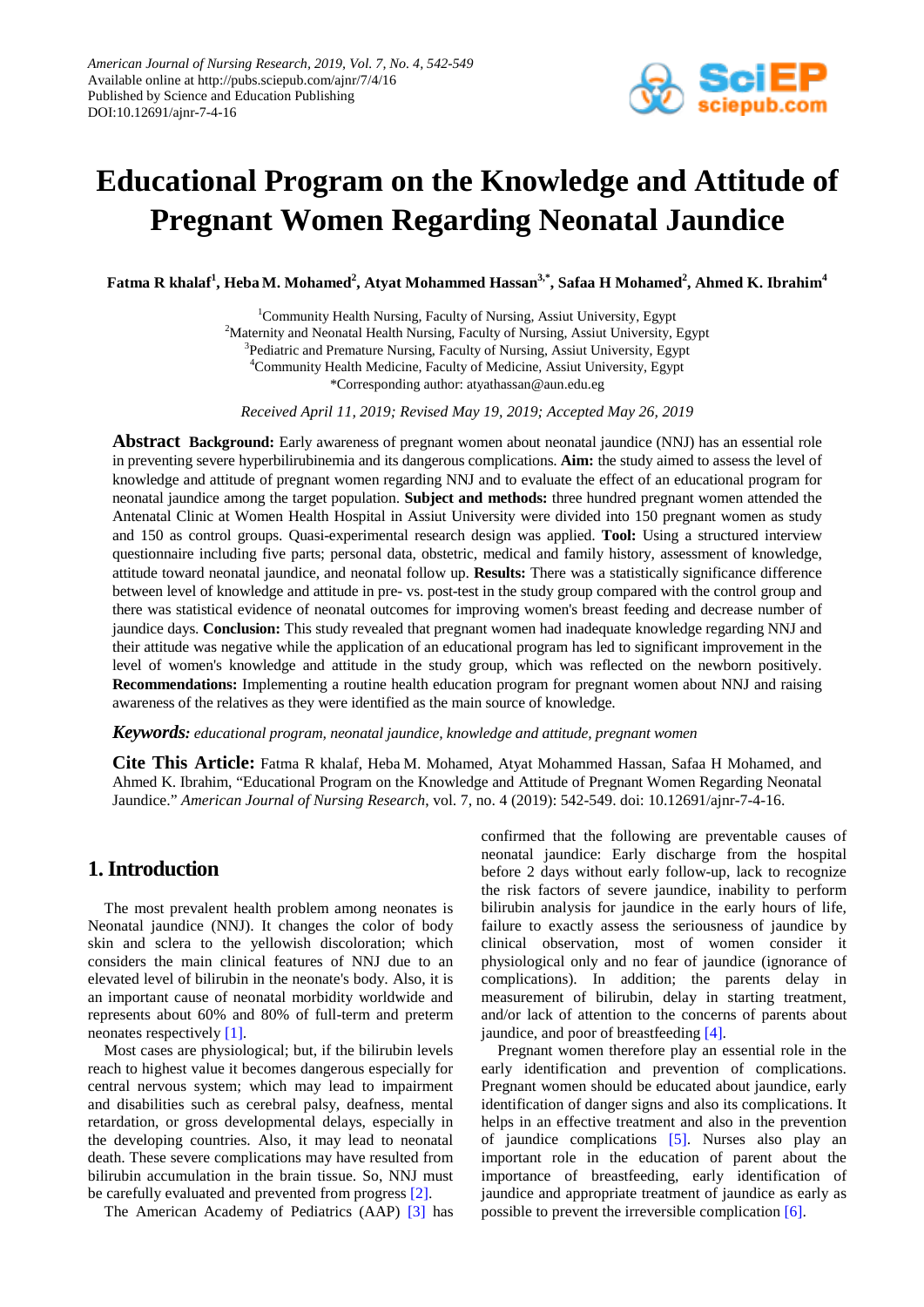## **1.1. Significance of Study**

Neonatal jaundice is an important issue worldwide that causes significant neonatal morbidity and accounts approximately for 75% of readmissions to hospital in the early week of life. Severe NNJ can lead to permanent brain damage or even death in otherwise healthy newborns [\[5\].](#page-7-2) So, increasing awareness of pregnant women has a vital role in preventing the complication of NNJ. Likewise, it is important and fundamental to improve the parents' knowledge about how to recognize NNJ as well as how to respond properly.

# **2. Aim of the Study**

The present study aimed to:-

- 1. Assess knowledge and attitude of pregnant women regarding NNJ at Assiut University, women's health hospital.
- 2. Implement and evaluate the effect of an educational program for neonatal jaundice among the target population

# **3. Research Hypothesis**

The implementation of an educational program enhances the pregnant women knowledge and changes their attitude towards NNJ with positive effect on their neonates.

## **4. Subject and Methods**

**Research design:** Quasi-experimental research (Pre and posttest) design was used.

## **4.1. Study Setting**

The study was conducted at antenatal outpatient clinic, at Woman's Health Hospital, Assiut University. It is a tertiary referral center and one of the largest teaching hospitals in Upper Egypt. It serves all women from rural and urban areas.

#### **4.2. Study Subjects**

The current study recruited 300 primigravida and primipara pregnant women in the third trimester, attending to the Antenatal Outpatient Clinic for antenatal care.

**Inclusion criteria:** It included; women in child bearing period with singleton pregnancy (primigravida and primipara) and accepted to take part in the study.

**Exclusion criteria:** It included; women with any medical problems associated with pathological jaundice such as severe anemia, liver disease, gallbladder inflammation & Rh incompatibility.

## **4.3. Sample Size Calculation**

It was calculated using Open Epi Info, Ver-3. The sample size was calculated based on the prevalence of NNJ of 18.9 % [\[5\].](#page-7-2) The minimum required sample was 278 pregnant women's. It was raised to include 300 pregnant women to compensate for any dropout or refusals.

## **4.4. Sampling Technique**

A multi-stage sampling technique was used for the study. **In the first stage**, simple random sampling methods were used to select three days out of the five working days of antenatal clinics in the hospitals by balloting; these days were divided between researchers according to work schedules (two days for the study group and one day for the control group).

**In the second stage**, based on the data derived from the pilot study, the number of pregnant women attending the clinic per day was ranged between 45- 60 cases, about one-third of them were in the third trimester and approximately half of them were primigravida and primipara. Systematic random sampling method was used to select the participants i.e. firstly, a die was tossed to choose the first respondent and then every third respondent was recruited for the study

Participants were randomly assigned into two groups:

- 1) The study group (n=150): Pregnant women who received the educational program beside the routine antenatal care.
- 2) The control group (n=150): Pregnant women who received only the routine antenatal care.

#### **4.5. Tool of the Study**

A Structured interview questionnaire was designed by the researchers and consisted of five parts:

Part 1: Personal data as age, address for resident, level of education for pregnant women and their husbands, occupation and contact details.

Part 2: Included obstetric, medical and family history.

Part 3: It included questions regarding knowledge about neonatal jaundice as definition, signs and symptoms, risk factor, normal value, complication and treatment of it which adopted from **[\[7\]](#page-7-4)**.

#### **Scoring system:-**

The Knowledge items contain 13 questions; a correct answer was scored one grade and incorrect zero. The score of each item summed – up and then converted into percent score (Poor <50%, fair = 50-70% and good  $\geq$  70%).

Part 4: Pregnant women's attitude toward NNJ as breastfeeding plays a major role in reducing NNJ; premature babies are more exposed to NNJ…etc. It was adopted from [\[7\].](#page-7-4)

#### **Scoring system:-**

It consisted of 12 statements about NNJ. It was 3 likert scale statements (agree, uncertain, disagree). Items were scored (2, 1 and 0) respectively; the score of each item summed – up and then converted into percent score (negative  $< 60\%$  and positive  $> 60\%$ ).

Part 5: Post natal follow up of neonatal outcomes between two groups as (number of NNJ, increased breast feeding during jaundice, number of jaundice days at home and hospitalization, Phototherapy indicated and medication taken at home).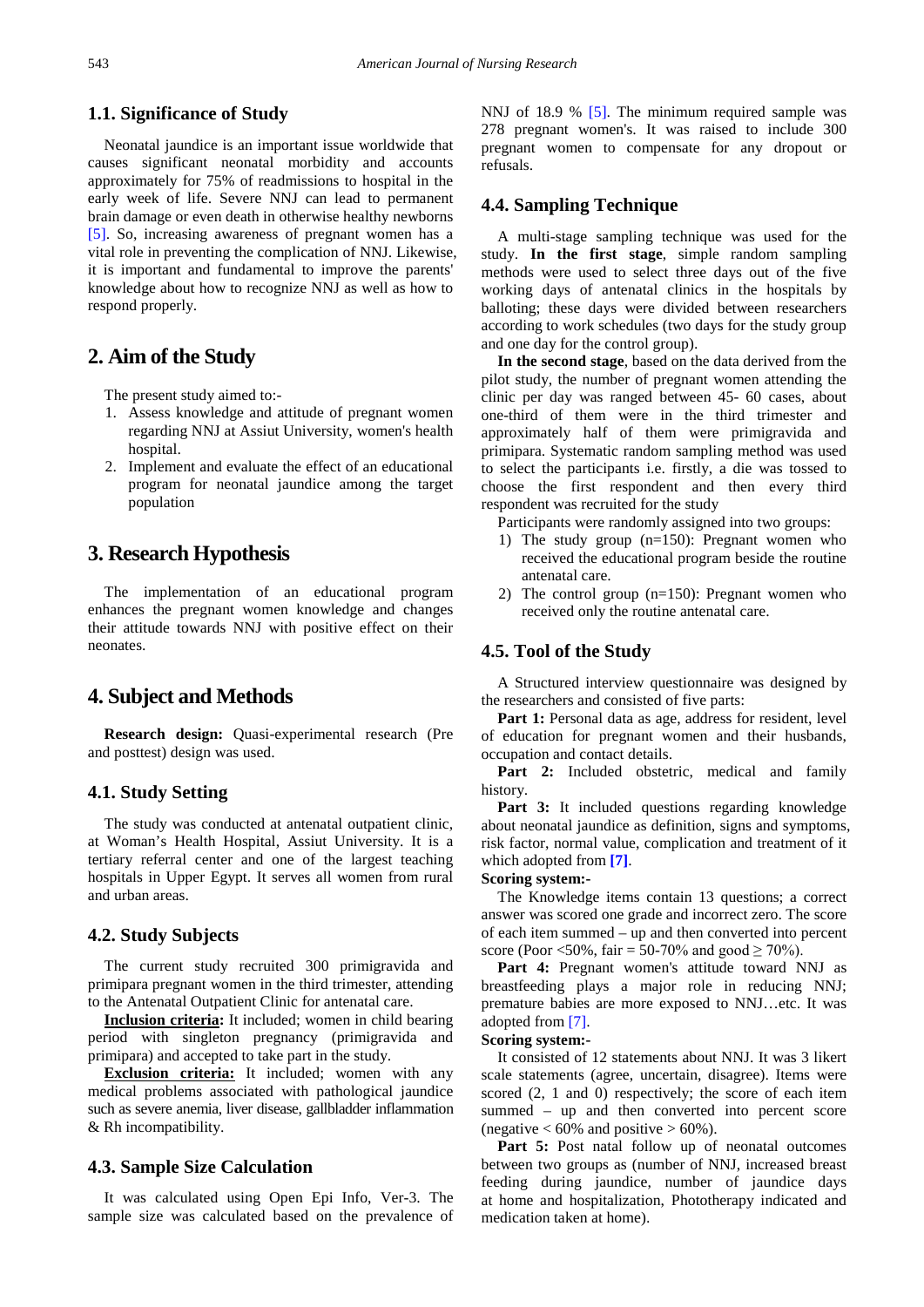#### **Reliability of a tool:**

The internal consistency of the knowledge scale was calculated by using Cronbach  $\alpha$  coefficient; and it was 0.590 and the attitude scale was 0.745.

#### **Validity of questionnaire:**

Questionnaire was examined and reappraised by a group of specialists in the field of Obstetrics & Gynecological, Community Health, Pediatric Nursing and Public Medicine staff at Assiut University. The panel reviewed the instruments for clarity, relevance, comprehensiveness, understanding and applicability.

## **4.6. The Educational Program**

It had been designed by the researchers depending on the pertinent literary text. The goal of this program is to enhance pregnant women's awareness about neonatal jaundice and also, supports the role of (UNICEF) regarding early breast feeding to reducing the neonatal jaundice.

## **I-Assessment stage:**

The researchers designed educational plan to promote women's awareness, it depend on pre-test to evaluate participants' information and attitude between both groups about NNJ, then the schedule and the instructional instruments were developed.

#### **II-Planning stage:**

This stage involved the organization for achieving the program as: preparing the place of lecture, meeting, brochure, etc.

Teaching place: program conducted at antenatal clinic at separated room beside the examination room.

Time of meeting: The determined based on convenient time of a participant and the coordination between the researchers and pregnant women.

Teaching techniques and substances: The researchers used plain teaching styles like: lecture, discussion. The media handouts regarding NNJ were designed by the researchers and given to participants in study group after finishing the instructional plan.

Lecture included: introduction about NNJ, definition, signs and symptoms, causes, risk factors and complications, treatment and Post-test was done.

### **III- Implementation and evaluation stage:**

The educational program for study group was accomplished in one session for one hour; after that, pregnant women were given brochure contained main information about NNJ as part of the program. The evaluation was done through immediate posttest and finally post natal follow up of neonatal outcomes after two weeks of labor by telephone in both groups.

## **4.7. Field Work**

During meeting, the researchers inform pregnant women by themselves then illustrate the goal of the work. Pretest was conducted before implementing the educational program to evaluate all the participants' awareness. Posttest was applied for study group only to assess the acquired information after finishing the program. Follow up of neonatal outcomes was performed after two weeks of child birth for the two groups. The field work was executed from March to October 2018.

## **4.8. Procedure**

#### **I- Administrative phase:**

Before implementation of the study an official letter approval was obtained from the director of woman's Health Hospital. The letter included a permission to carry out the study.

**II. Pilot study**: Pilot study was carried out before starting of data collection on (30) pregnant women which excluded from the study. The aim of this study was to test the clarity of the tools and to estimate the required time to fill the questionnaire. Based on the results of pilot study, necessary modifications in the tools were done.

#### **III. Ethical issues:**

Research proposal was approved from ethical committee in the Faculty of Nursing, Assiut University. There was no risk for study subjects from conducting the research. The study was following common ethical principles in clinical research. Informed consent obtained from the pregnant women who were willing to participate in the study after explaining the nature and purpose of the study. Confidentiality and anonymity was assured. Study subjects had the right to refuse to participate or withdraw from the study without any rationale at any time and study subjects' privacy was considered during data collection.

#### **4.9. Statistical Analysis**

Date entry and data analysis were carried out using IBM-SPSS version 21. To prepare the data for analysis, basic statistics were calculated (frequencies, crosstabulation and histogram). Data were presented as mean, standard deviation, frequencies and percentages. Chisquare test was used to compare the difference in distribution of frequencies among different groups. For continuous variables; independent t-test analysis was carried out to compare the means of normally distributed data. For repeated measures; paired t-test analysis was used. Multivariate logistic regression analysis was calculated to investigate the significant factors influencing NNJ (Odds Ratio -OR-, 95% confidence interval -95% CIand Likelihood Ratio Test –LRT-). Significant test results were considered when p value was  $\leq 0.05$ .

# **5. Results**

[Table 1:](#page-3-0) the table of personal data shows that there was no significant difference between the study and the control groups regarding mean age, women's and husband's education, residence, mean gestational age and occupation.

[Figure 1:](#page-3-1) This figure illustrated that there was no significant relation between study and control groups regarding to women's knowledge about NNJ. The majority of studied sample in both groups were poor knowledge regarding neonatal jaundice.

[Table 2:](#page-3-2) this table revealed that there was statistical significance between level of knowledge in pre- test and post-test  $(8.7\pm 2.76$  and  $23.15\pm 1.97$  respectively) with pvalue=  $(<0.001**)$ .

[Figure 2:](#page-4-0) This figure revealed that there was a statistically significant difference between pre and post educational program regarding to pregnant women's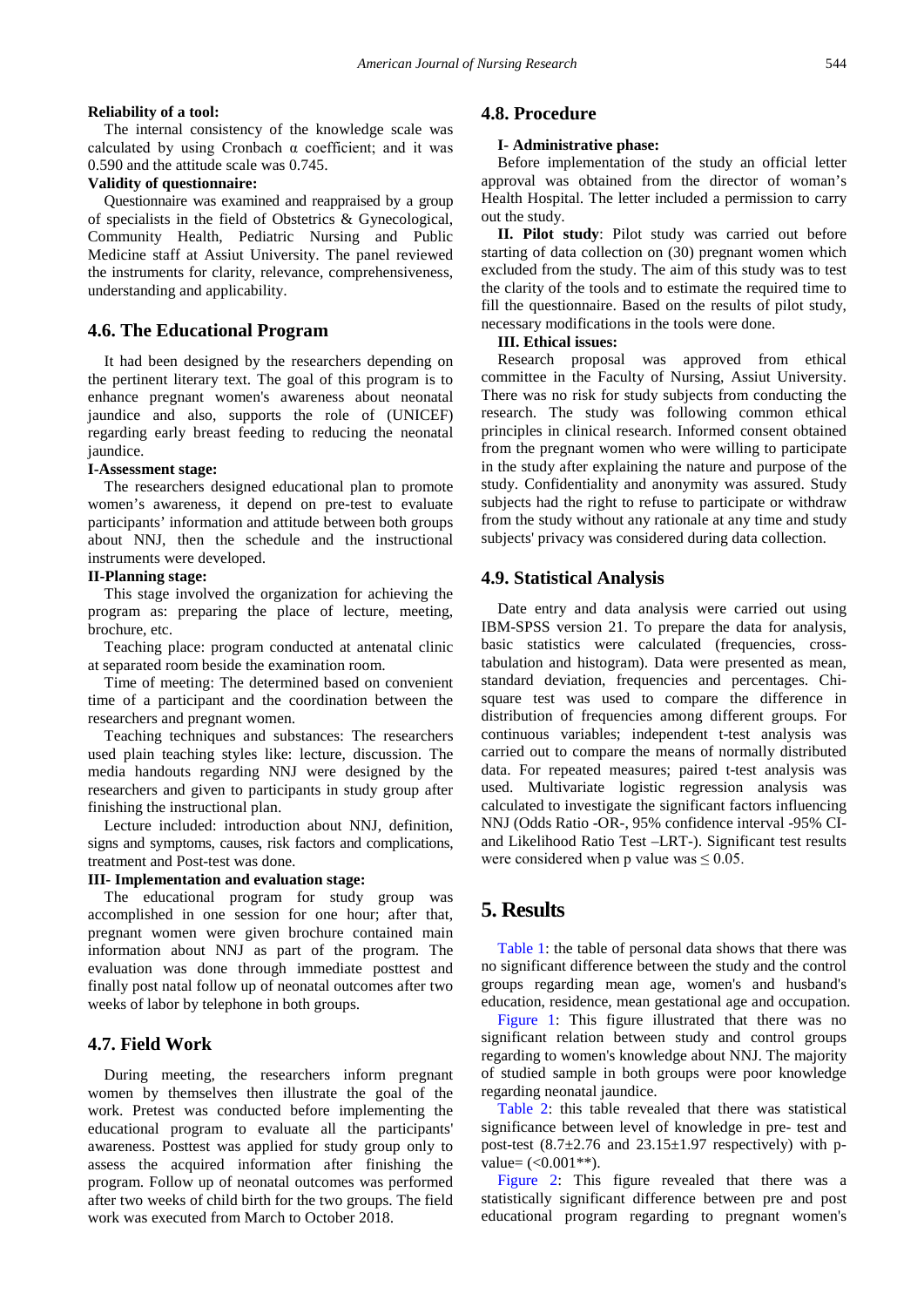knowledge about NNJ with evidence improve the knowledge level from poor to good with P-value =  $(0.001**)$ .

<span id="page-3-0"></span>

| Personal data                       | Study group<br>$(n=150)$ |                 | Control group<br>$(n=150)$ |                 | <b>P-value</b> |  |
|-------------------------------------|--------------------------|-----------------|----------------------------|-----------------|----------------|--|
|                                     | No.                      | $\frac{0}{0}$   | No.                        | $\frac{0}{0}$   |                |  |
| Age/ years (Mean $\pm$ SD)          |                          | $27.02 \pm 6.1$ |                            | $25.81 \pm 5.2$ | 0.065          |  |
| $<$ 20                              | 19                       | 12.1            | 24                         | 16.0            |                |  |
| $20 - 30$                           | 95                       | 60.8            | 104                        | 69.3            | 0.080          |  |
| >30                                 | 36                       | 23.1            | 22                         | 14.7            |                |  |
| Mother educational level            |                          |                 |                            |                 |                |  |
| Illiterate & read and write         | 54                       | 36.0            | 42                         | 28.0            |                |  |
| Basic & secondary education         | 78                       | 52.0            | 97                         | 64.7            | 0.072          |  |
| University                          | 18                       | 12.0            | 11                         | 7.3             |                |  |
| <b>Husband educational level</b>    |                          |                 |                            |                 |                |  |
| Illiterate & read and write         | 49                       | 32.7            | 34                         | 22.7            |                |  |
| Basic and secondary education       | 73                       | 48.6            | 81                         | 54.0            | 0.142          |  |
| University                          | 28                       | 18.7            | 35                         | 23.3            |                |  |
| Occupation                          |                          |                 |                            |                 |                |  |
| Housewife                           | 142                      | 94.7            | 147                        | 98              | 0.125          |  |
| Employee                            | 8                        | 5.3             | 3                          | 2               |                |  |
| <b>Residence</b>                    |                          |                 |                            |                 |                |  |
| Urban area                          | 48                       | 32              | 33                         | 22              | 0.069          |  |
| Rural area                          | 102                      | 68              | 117                        | 78              |                |  |
| Number of gravidity (Mean $\pm$ SD) |                          |                 |                            |                 |                |  |
| Primi-gravida                       | 84                       |                 | 68                         |                 | 0.065          |  |
| Primi-para                          | 66                       |                 | 82                         |                 |                |  |
| Gestational age ((Mean $\pm$ SD)    |                          | $36.6 \pm 2.6$  |                            | $36.6 \pm 1.9$  | 0.980          |  |

**Table 1. Distribution of study participant according to their personal data**

<span id="page-3-1"></span>

**Figure 1.** Relationship between studied groups according to knowledge level of the pregnant women about NNJ before the program:

|  |  | Table 2. Comparison of pregnant women's' knowledge about neonatal jaundice before and after the program in the study group |
|--|--|----------------------------------------------------------------------------------------------------------------------------|
|  |  |                                                                                                                            |

<span id="page-3-2"></span>

| Knowledge                 | Pre             | Post             | P. value     |
|---------------------------|-----------------|------------------|--------------|
| Definition of NNJ         | $0.8 + 0.4$     | $1\pm 0$         | $< 0.001**$  |
| Types of NNJ              | $0.47 \pm 0.63$ | $1.99 + 0.16$    | $< 0.001**$  |
| Causes of physiological   | $0.2 \pm 0.4$   | $1\pm 0$         | $< 0.001**$  |
| Causes of pathological    | $1.17 \pm 0.93$ | $3.39 \pm 0.57$  | $< 0.001**$  |
| Risk factors              | $1.16 \pm 0.7$  | $2.87 \pm 0.69$  | $< 0.001**$  |
| Normal value of jaundice  | $0.02 \pm 0.14$ | $1\pm 0$         | $<0.001**$   |
| Signs & Symptoms          | $2.31 \pm 0.94$ | $5.21 \pm 0.85$  | $< 0.001**$  |
| Complications of jaundice | $1.53 \pm 0.96$ | $3.65 \pm 0.69$  | $< 0.001**$  |
| Prevention of jaundice    | $0.22 \pm 0.42$ | $1\pm 0$         | $< 0.001**$  |
| Treatment of jaundice     | $0.81 \pm 0.72$ | $2.03 \pm 0.27$  | $< 0.001**$  |
| <b>Knowledge Score</b>    | $8.7 + 2.76$    | $23.15 \pm 1.97$ | ${<}0.001**$ |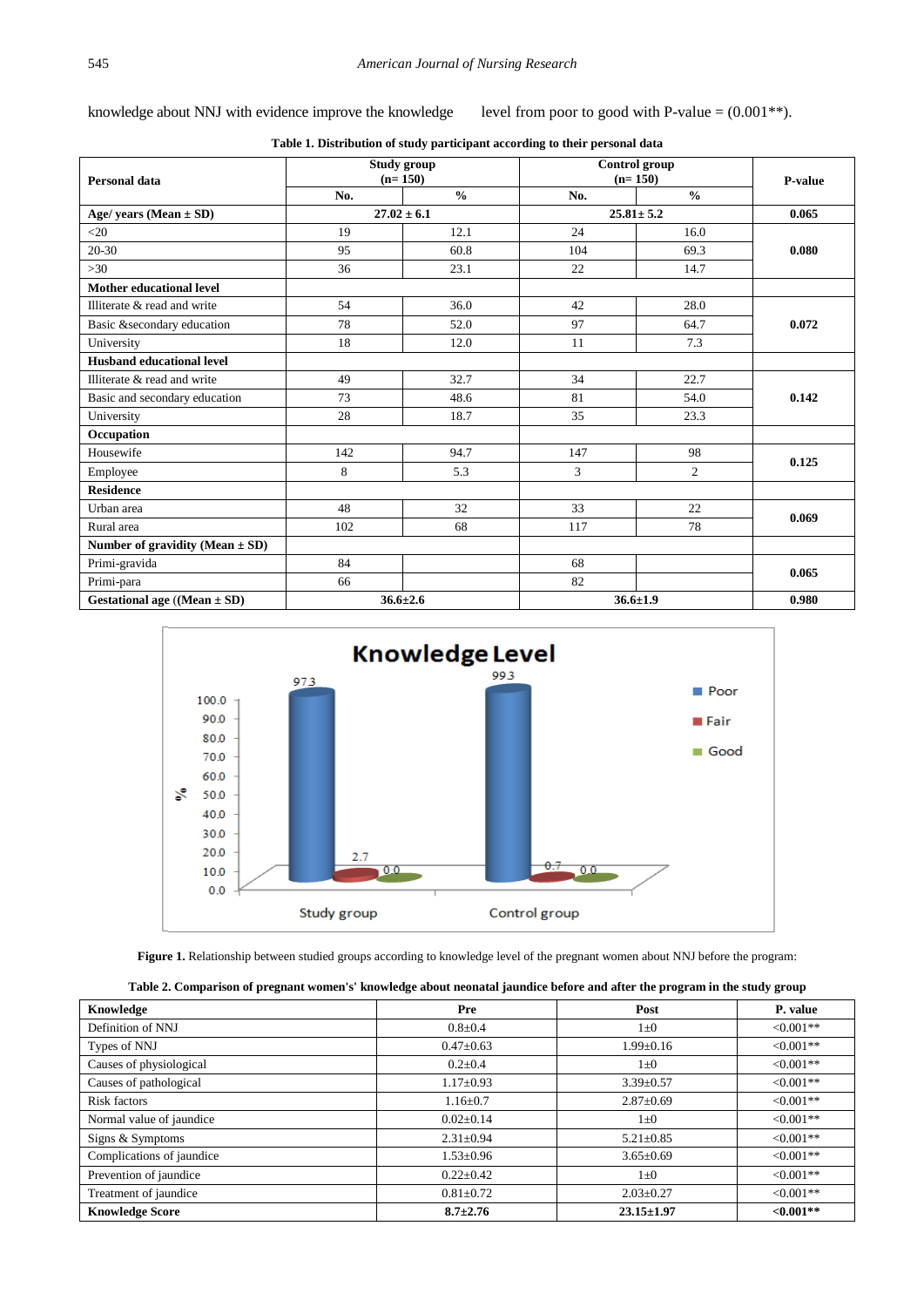<span id="page-4-0"></span>

<span id="page-4-1"></span>**Figure 2.** Relationship between studied groups according to knowledge level of NNJ before and after the program in the study group





<span id="page-4-2"></span>**Figure 3.** Sources of pregnant women's' knowledge toward NNJ between the study and control groups before the educational Program

**Figure 4.** Pregnant women's' attitude toward NNJ between the study and control groups before the educational Program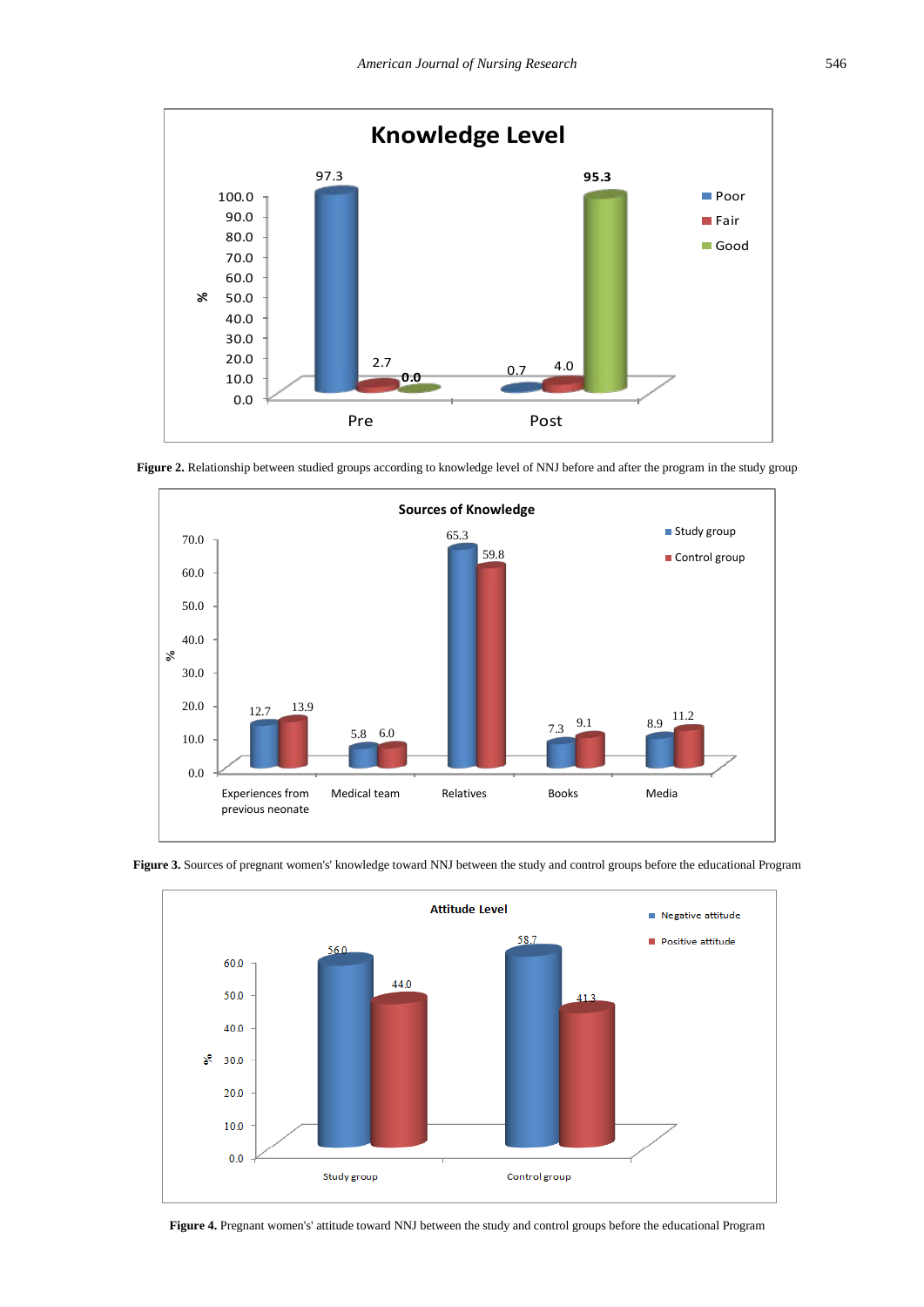<span id="page-5-0"></span>

**Figure 5.** Pregnant women's attitude toward NNJ the in study group before and after the educational Program in the study group

| Table 3. Postnatal Jaundice follow up of Study versus Control groups |  |  |  |  |  |  |  |
|----------------------------------------------------------------------|--|--|--|--|--|--|--|
|----------------------------------------------------------------------|--|--|--|--|--|--|--|

<span id="page-5-1"></span>

| Follow up items                       | Study group<br>$(n=150)$ |               | Control group<br>$(n=150)$ |                 | <b>P-value</b>       |
|---------------------------------------|--------------------------|---------------|----------------------------|-----------------|----------------------|
|                                       | No.                      | $\frac{6}{9}$ | No.                        | $\frac{6}{9}$   |                      |
| Incidence of post natal Jaundice      | 63                       | 42.7          | 73                         | 48.7            | $0.311$ <sup>+</sup> |
| <b>Phototherapy Indicated</b>         |                          | 5.3           | 19                         | 12.7            | $0.081$ <sup>+</sup> |
| No. Jaundice Days $(n=138)$           |                          | $5.77 + 0.4$  |                            | $11.27 \pm 0.6$ | $< 0.001**$          |
| $\uparrow$ BF during Jaundice (n=138) | 55                       | 85.9          | 29                         | 39.2            | $< 0.001**$          |
| Medication at Home $(n=132)$          | 51                       | 82.3          | 67                         | 95.7            | $0.012*$             |

+Chi-square test and T-test was used to compare the proportions among groups.

|  | Table 4. Independent Effect of the Educational Program on post natal jaundice: Multivariate Regression Analysis |  |  |  |  |
|--|-----------------------------------------------------------------------------------------------------------------|--|--|--|--|
|--|-----------------------------------------------------------------------------------------------------------------|--|--|--|--|

<span id="page-5-2"></span>

| Factor                                  | <b>Odds Ratio</b> | 95% CI*          | $LRT**$<br><b>P-value</b> |
|-----------------------------------------|-------------------|------------------|---------------------------|
| $•$ Age                                 | 1.079             | $0.991 - 1.174$  | 0.081                     |
| • Pregnant women's Education (Higher)   | 0.883             | $0.354 - 2.198$  | 0.789                     |
| • Father's Education (Higher)           | 1.249             | $0.485 - 3.402$  | 0.664                     |
| • No. Jaundice Days                     | 0.773             | $0.667 - 0.897$  | $0.001**$                 |
| • $\uparrow$ BF during Jaundice (n=138) | 3.856             | $1.088 - 13.663$ | $0.037*$                  |
| • Medication at Home $(n=132)$          | 0.831             | $0.186 - 3.711$  | 0.808                     |

\*CI= Confidence Interval

\*\*LRT=Likelihood Ratio Test.

[Figure 3:](#page-4-1) This figure illustrate the sources of pregnant women's knowledge which reveals that the main source of knowledge in both group acquired from relatives in both groups (51.3% & 48% respectively).

[Figure 4:](#page-4-2) This figure evident that there was no significant relation between study and control groups regarding to women's attitude. Most of women in groups have negative attitude (56 & 58.7 respectively) with P-value =  $(0.347)$ .

[Figure 5:](#page-5-0) This figure showed that there was a significant change in the women's attitude after educational intervention with P-value  $= (0.001**)$ .

[Table 3:](#page-5-1) Reveals that there a statistically significant effect of educational program between both group, which improve women's breast feeding and decrease number of hospital stay in study group than control group with Pvalue  $=$  < 0.001\*\*.

[Table 4:](#page-5-2) Illustrated the factors that affected by educational program in study group, which revealed that the number of post natal jaundice and improving breast feeding is the most factors affected by educational program in multivariate regression analysis (0.001\*\* & 0.037\* respectively).

## **6. Discussion**

NNJ during the first week of life can occasionally progress to severe condition. If inappropriately managed it may lead to long-term, irreversible neurological impairment or death [\[8\].](#page-7-5)

The current study found that the mean Knowledge level of the pregnant women toward NNJ in the study group improved significantly after the educational program. This result was in line with [\[4\]](#page-7-1) Kashaki, et al., (2016) who indicated that higher mean scores of knowledge with a statistically significant difference in the study group. Correspondingly, the results were in agreement with [\[9,10\]](#page-7-6) WHO, (2003) and Hassan, et al., (2018) who founded that implementation of an educational program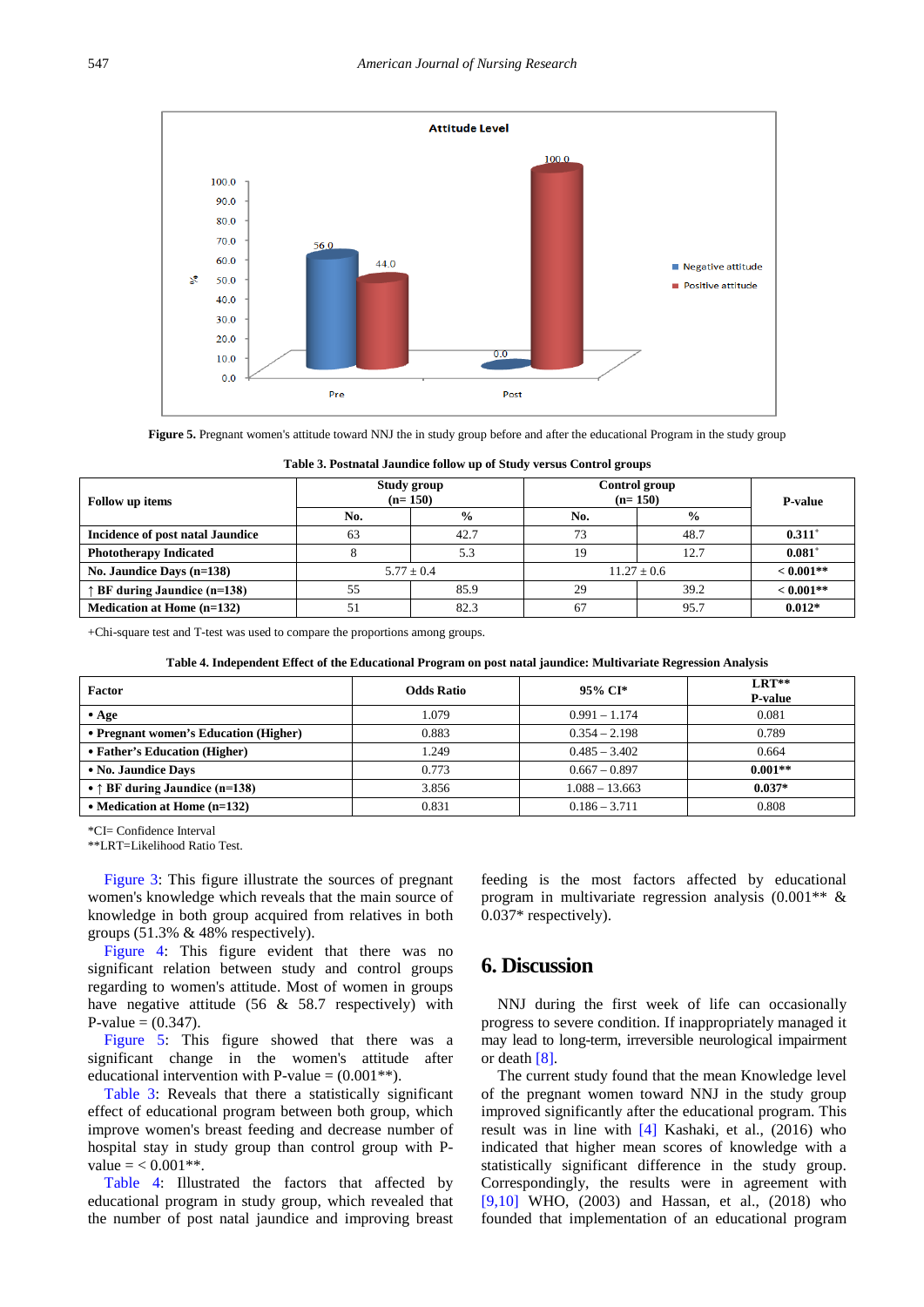leads to significant improvement in the pregnant women's knowledge i.e. the total knowledge score was improved after giving the instructions.

This might be attributed to that the improvement in the total knowledge was related to the positive change in the pregnant women's perception of the NNJ after giving them valuable information and instructions and telling them about bad outcomes and complications of NNJ and how it can be prevented by early detections breast feeding and proper management.

The study results observed that there was a lack of studied pregnant women's knowledge as regards; types, causes, risk factors, normal value, signs, complications, prevention, and treatment of NNJ during the assessment before the program which reaches a good level after the program with statistically significant differences between pre and posttest. The results were consistent with the findings of other studies done by [\[11,12\]](#page-7-7) Khalesi and Rakhshani (2008), Egube, et al., (2013) and studies done in developing countries such as Ethiopia by [\[13\]](#page-7-8) Adebami (2015), Nigeria by [\[14\]](#page-7-9) Ogunlesi (2015), Iran by [\[15\]](#page-7-10) Amirshaghaghi, et al., (2008), and Turkey by [\[16\]](#page-7-11) Sutcuoglu, et al., (2012). While the Egyptian study conducted with [\[17\]](#page-7-12) Moawad, et al., (2016) revealed unexpected moderate knowledge from the pregnant women's as regards NNJ.

These results were in accordance with the results of an Egyptian study conducted by [\[5\]](#page-7-2) Allahonya, et al., (2016) who reported in his study about Pregnant women's' perception toward neonatal jaundice, that the lack of pregnant women's knowledge might lead to the delayed care and develop complications as kernicterus.

This lack of pregnant women's' knowledge in the study results might be attributed that the study sample was primi-gravida and primi-para and they not had the enough experience as other pregnant women's who had a previous neonate with NNJ and history of hospital admission.

The present study results indicated that the attitude of the pregnant women's toward NNJ in the study group pregnant women's was changed positively after the educational program with SSD between pre and posttest. This result was in agreement with the previous educational program done by [\[18,19,20,21\]](#page-7-13) Guled, et al., (2018), Jalambo, et al., (2017), Heydartabar, et al., (2016), and Sukandar, et al., (2015) who found that there was a positive attitude of the pregnant women's observed after the educational program with SSD before and after implementation of the program. Furthermore, studies by [\[12,22,23\]](#page-7-14) Goodman, et al., (2015), Rodrigo and Cooray (2011), and Egube, et al., (2013) indicated that pregnant women's' attitude and behavior towards NNJ were satisfactory.

From the researchers' viewpoint, the educational program increased the pregnant women's' awareness about complications of NNJ; modify the misconceptions and negative traditional attitude toward NNJ manage especially illiterate women as exposure babies o sun light, give neonate certain herbs and others, and the importance of early intervention. These were important factors which change the pregnant women's attitude positively.

In addition; the study found that the main source of pregnant women's knowledge was relatives in study and control groups. While the a few number of pregnant women's took the knowledge from the medical team, books, and mass media. This finding was concurrent with [\[10\]](#page-7-15) Hassan, et al., (2018) who found that the relative/friends and neighbor were the main source of pregnant women's' knowledge followed by mass media. While a study by [\[12\]](#page-7-14) Egube, et al., (2013) indicated that a majority of the pregnant women's who had awareness about NNJ their source of information was the health team, while very few had theirs from the mass media, school, or books. This results attributed that the good relation and accessibility of relatives at any time for pregnant women's.

During the study follow up; the results demonstrated that the number of NNJ days significantly lower in the study group rather than the control group after the program. Also, it was observed that the pregnant women's who received the educational program in the study group were significantly increasing breast feeding during NNJ when compared with their counterparts in the control group. These results were concurrent with [\[18,24\]](#page-7-13) Guled, et al., (2018) and Hanafi, et al., (2014) who stated that the pregnant women's practice as regards BF was increased after the program intervention.

The study results could confirm the beneficial effects of training program by different resources including brochure and program session on increasing level of both knowledge and practice towards NNJ and importance of breast feeding in improving it. And raising their practice toward BF can be also, achieved appropriately.

# **7. Conclusion**

Based on the current study results; it could be inferred that the level of pregnant women's knowledge toward NNJ in the study group was significantly improved after the educational program when compared with the control group. Also, the pregnant women's' attitude toward NNJ was significantly changed after the program in the study group than the control group and improve breast feeding and decrease number of jaundice days are the main goals changed in study group after implementation of the educational program.

## **8. Recommendations**

- 1. Implementing a routine health education program for pregnant women about NNJ
- 2. Further research to evaluate the women's practice towards NNJ
- 3. Raising awareness of relatives as they were identified as the main source of knowledge in the current study

# **References**

- <span id="page-6-0"></span>[1] Almohayya T, Fahad RA, Mohammed E Alahmari, Ibraheem N A, Ali R A, Amjaad Saleh A S and Ali S Ahmad., (2017). Incidence and Risk Factors for Neonatal Jaundice among Neonates with Urinary Tract Infection in Abha - Saudi Arabia. The Egyptian Journal of Hospital Medicine Vol.67 (2), Page 692-696 692.
- <span id="page-6-1"></span>[2] Ibraheim E, Ali M and Abdelalim Y., (2016). Perceptions, practices, and traditional beliefs related to neonatal jaundice